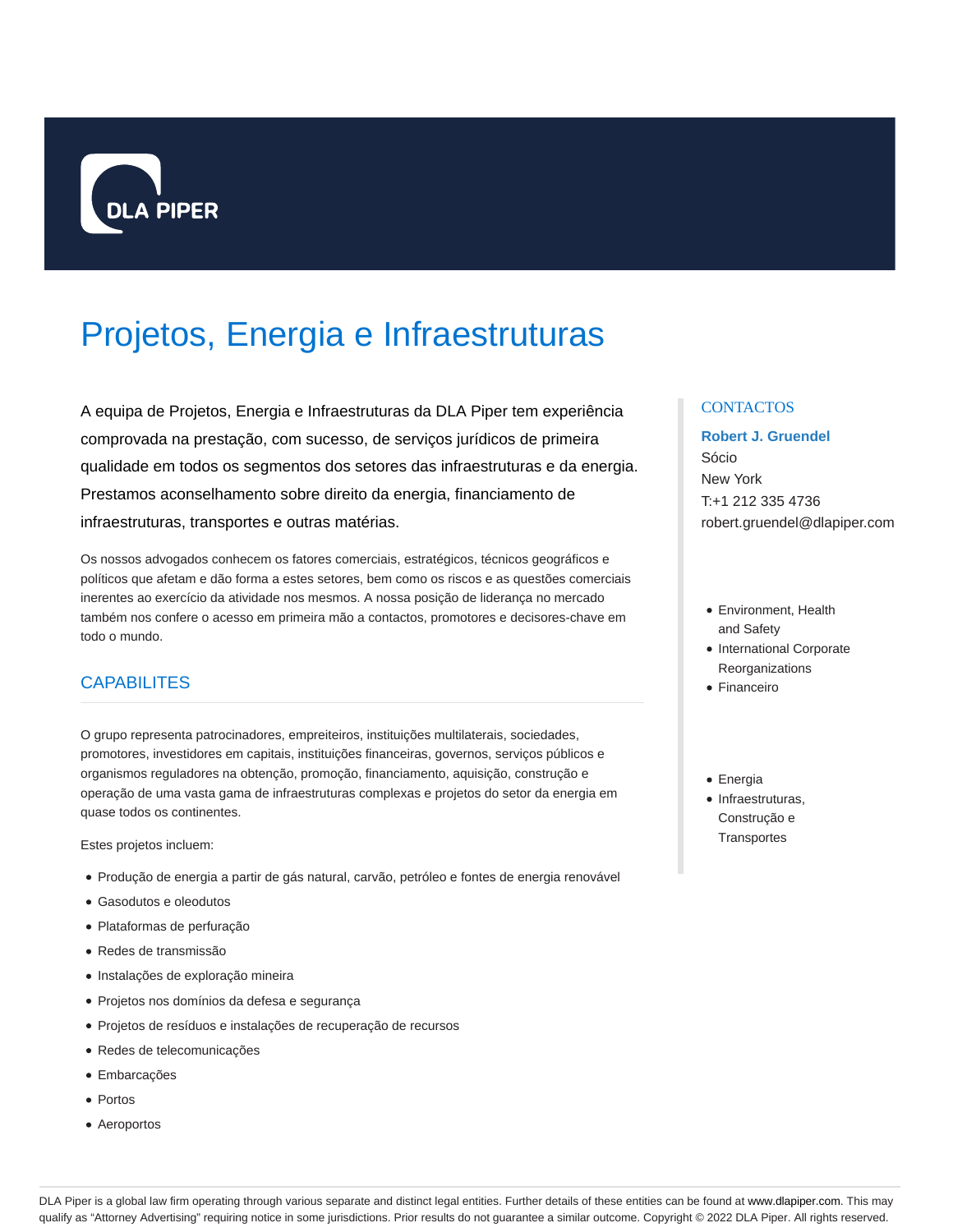- Autoestradas com ou sem portagem e pontes
- Sistemas de transporte, incluindo aeroportos, metropolitanos, elétricos e autocarros
- Sistemas de abastecimento de água e esgotos
- Instalações de alojamento e cuidados de saúde
- Instalações desportivas, turísticas e de entretenimento

## INSIGHTS

## Publicações

**Mexican Energy Regulatory Commission imposes sanction of more than US\$450 million; Mexico's Supreme Court issues precedent disfavorable to permit holders**

28 June 2022

Details of the decision and implications on private investments in the Mexican electricity market.

**Opportunity despite uncertainty: Innovative strategies in commodity markets**

## 6 June 2022

Electricity experts and officials warn that states may not have enough power to meet demand in the coming months.

**A look at the FTC's Green Guides for US marketers of emissions reduction credits**

## 18 May 2022

A major aspect of a well-functioning secondary market in emission reduction credits is the transmission of truthful and reliable information.

**New wave of US sanctions on Russia targets services, broadcasting, banking, and US exports**

## 16 May 2022 GLOBAL SANCTIONS ALERT

The US government continues to announce new measures.

**Mexican Congress rejects electricity constitutional reform and approves bill to regulate lithium**

#### 20 April 2022

An outline of the House of Representatives' decision regarding the Electricity Reform and Mining Reform, as well as its possible implications.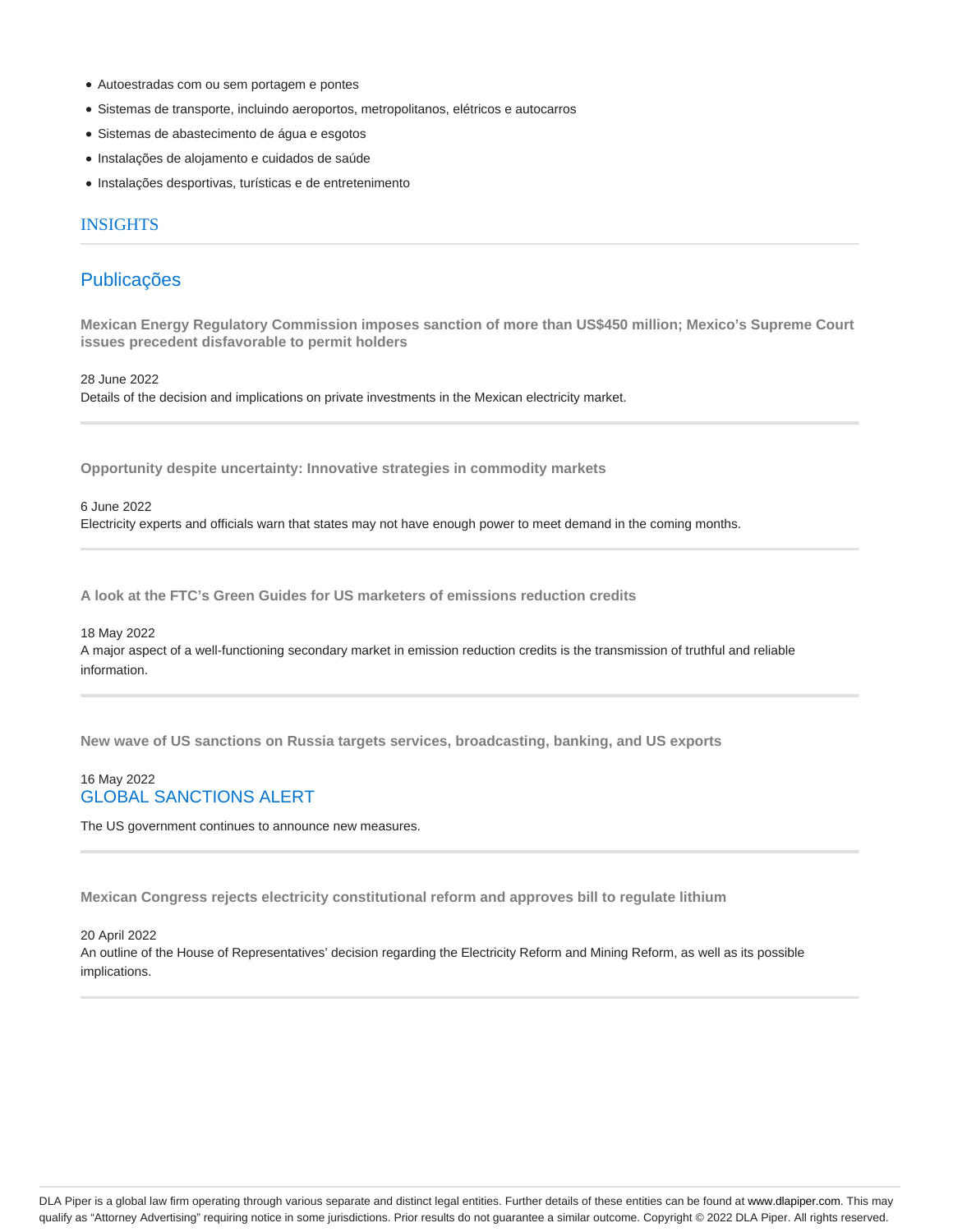**US DOC initiates circumvention inquiries against solar cells and modules from Cambodia, Malaysia, Thailand and Vietnam**

#### 14 April 2022

Any additional duties could be applied retroactively to entries before April 1 and could be as much as or in excess of 250 percent of the price of the applicable CSPV cells and modules.

**Latest sanctions block Russia's largest banks, cyber actors and more; Biden's executive order prohibits investments in Russia by US persons**

## 8 April 2022 GLOBAL SANCTIONS ALERT

Two of Russia's largest banks, Sberbank and Alfa-Bank, which had previously been subject to narrower restrictions, have now been blocked.

**Mexican Supreme Court dismisses Unconstitutionality Action against Electricity Industry Law reform**

8 April 2022 Key developments and implications

**Illinois General Assembly approves critical changes to 2021 affordable housing tax relief legislation**

## 4 April 2022

We expect the legislation to be signed into law later this spring.

**Driving change: The decarbonisation of European transport**

#### 1 April 2022

Our new study, in association with Acuris Studios, surveyed 100 senior executives of organisations based in Europe that have invested in European decarbonisation projects and/or technologies related to aviation, rail or shipping in the past 24 months.

**Economic drivers in Latin America: Key industry sectors and the rise of SESG**

#### 1 April 2022

Overshadowed by the pandemic, Latin America's GDP growth results closed 2020 at nearly – 8%, while global GDP growth results closed at – 5%. The growth forecast for 2021 is at 4.1%, relying on the vaccination efforts across Latin America countries to combat COVID-19, as well as the many relief packages launched by the world's biggest economies to help emerging economies.

**Green Hydrogen in Chile: A Contribution to the Global Energy Transition**

#### 1 April 2022

Nowadays we see governments around the world adopting decarbonization policies to transition their economies away from high-emission electricity generation and polluting manufacturing/production of goods and services.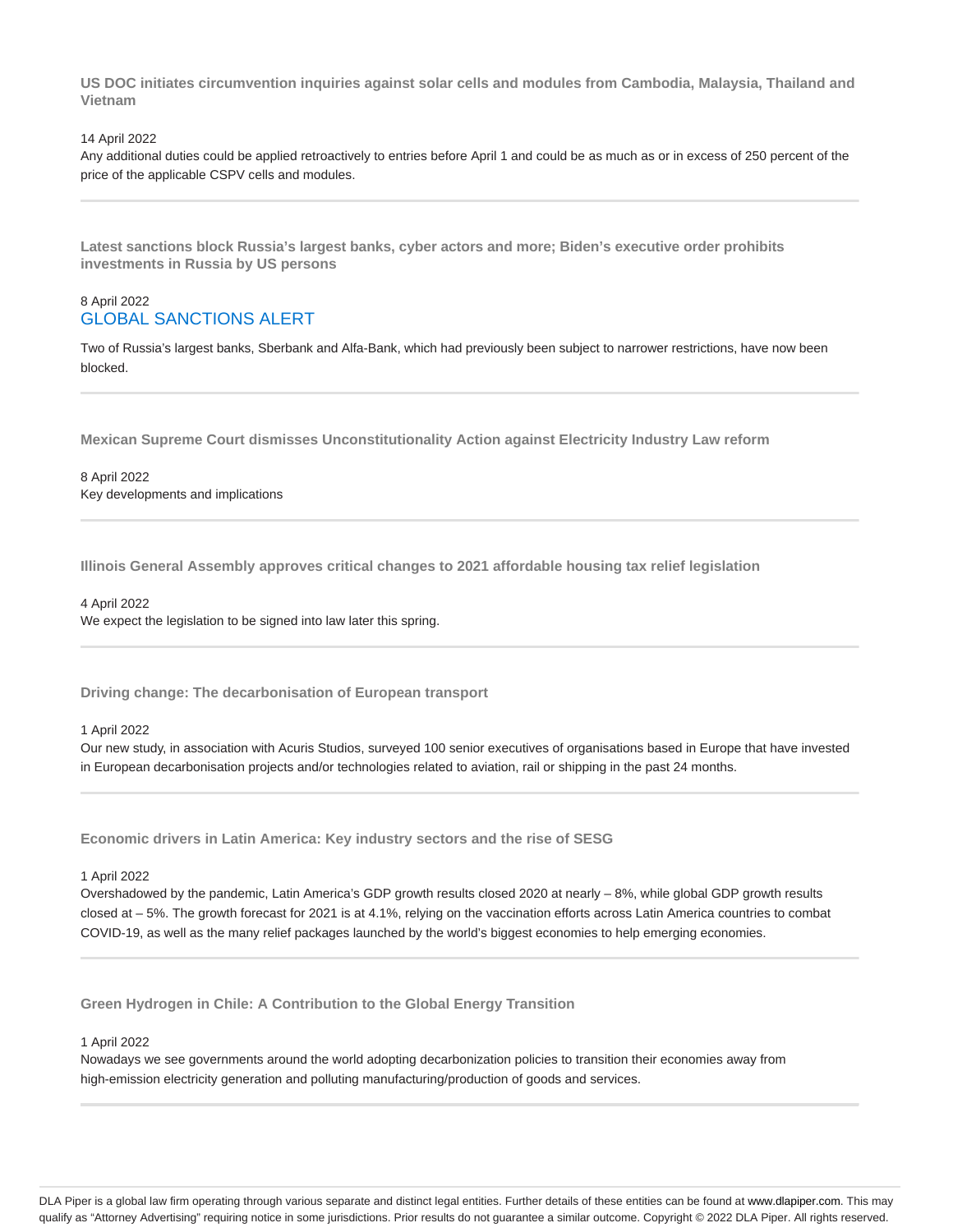**Projects Global Insight Issue 5, 2022**

## 1 April 2022 PROJECTS GLOBAL INSIGHT

Welcome to the new issue of the Project Global Insights 2022. In some areas of the globe we are now seeing a gradual loosening of restrictions triggered by the COVID-19 pandemic, and stakeholders and governments across the world continue to focus on transport, infrastructure and clean energy investments to boost economic activities.

**The Biden Plan: The most awaited infrastructure plan for the US**

1 April 2022

The need for an adequate infrastructure program for the US is well known. This program has taken several presidencies to see the light of day, but it finally took the form of a concrete and ambitious plan presented by the Biden Administration in March 2021 known as the American Jobs Plan.

**'Boomerang' decommissioning liabilities for the oil & gas industry in Australia**

## 1 April 2022

Since ExxonMobil drilled Australia's first offshore well in 1965, Australia's oil & gas industry has developed, grown and matured, supporting Australia's energy security and generating significant economic growth.

**Proposed EU corporate sustainability due diligence directive: what US companies need to know**

#### 31 March 2022

If adopted, the proposed directive could have significant implications not only for EU enterprises but also for US and other non-EU companies conducting business within the EU.

**New wave of US sanctions targets Russian Duma, additional elites, defense entities; BIS extends export controls to more than 100 Russian aircraft**

## 29 March 2022 GLOBAL SANCTIONS ALERT

The latest sanctions affect all members of the Duma, Russian elites, bank executives and board members, and Russian defense firms, and BIS has extended export controls to certain Russian aircraft.

**ISDA proposes Form of Amendment for nickel market disruption fallbacks: understanding the options**

## 28 March 2022

Those who use nickel for their commodity reference price may find the Form of Amendment useful to avoid calculation uncertainty.

**Through the lens of Chile: Four trends motivating the energy sector in 2022**

28 March 2022 PANORAMA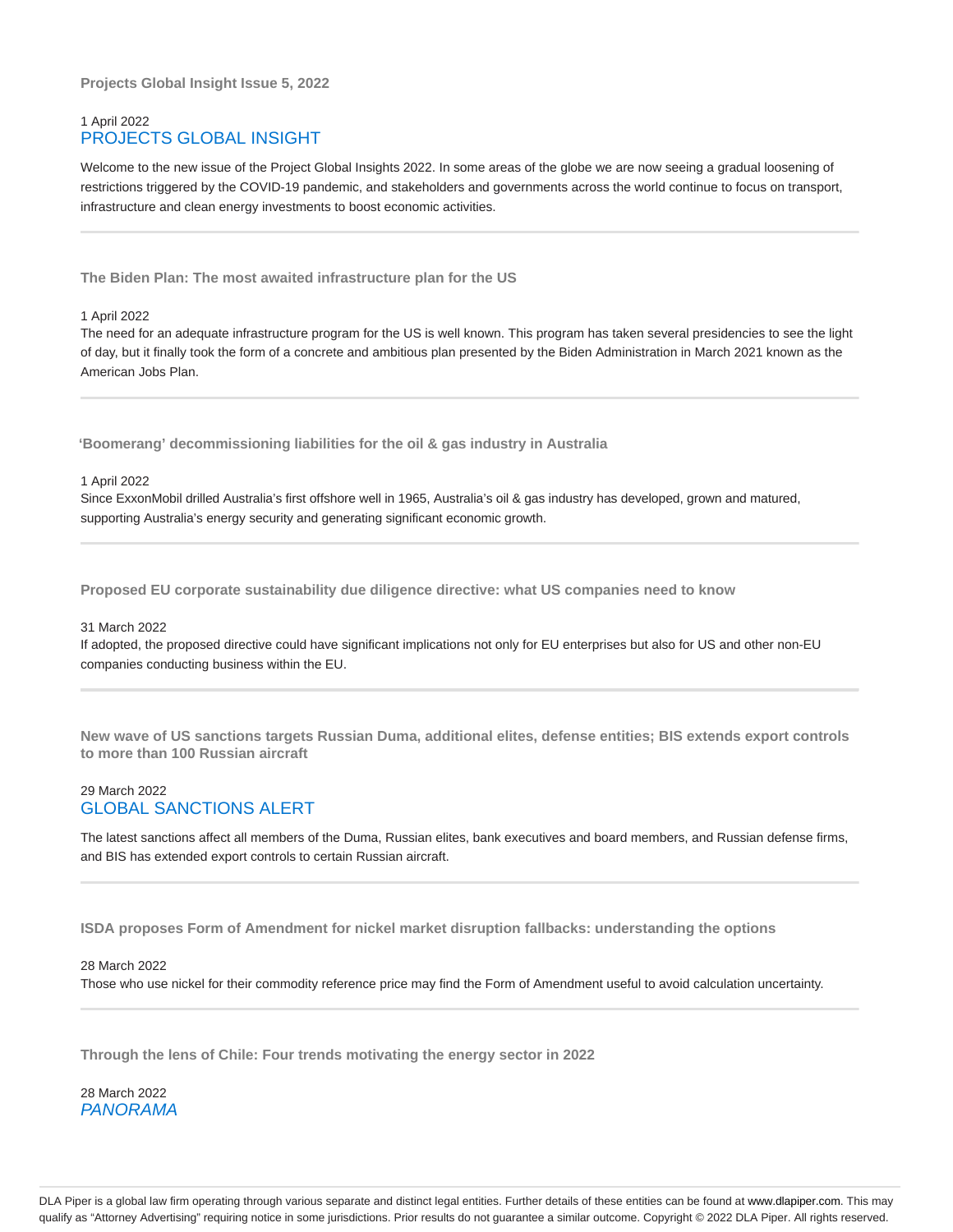The planning process may prove complicated for the energy sector as it strives to integrate trends that are rapidly transforming the industry.

**Using big data and AI to track SESG criteria: The LatAm experience**

## 14 March 2022 PANORAMA

Today's investors need a comprehensive view of the potential material SESG issues facing their portfolio companies in order to meet regulatory requirements.

**US sanctions Russian energy sector while allowing various energy-related activities to continue**

## 9 March 2022 GLOBAL SANCTIONS ALERT

Today's actions further restrict commercial activity and increase risks of sanctions violations by well-intentioned companies.

**US continues to escalate sanctions against Russia and Belarus**

## 4 March 2022 GLOBAL SANCTIONS ALERT

White House announces new sanctions while putting in place extensive new export control measures against Russia and Belarus; DOJ announces Task Force KleptoCapture; OFAC closes some loopholes.

**Looking to verify your energy project to generate carbon credits? Understanding two popular verification registries**

18 February 2022 A summary of VERRA and Gold Standard.

**The long-awaited solar panel tariff decision is here – key points for industry stakeholders**

10 February 2022 A still challenging path.

**Canada develops GHG offset regulations**

8 February 2022

The System will work in tandem with existing provincial and territorial systems to develop a consistent suite of requirements for transferability and fungibility of GHG offset credits across Canada.

**Blocking rights and the Texas wind power generation industry**

2 February 2022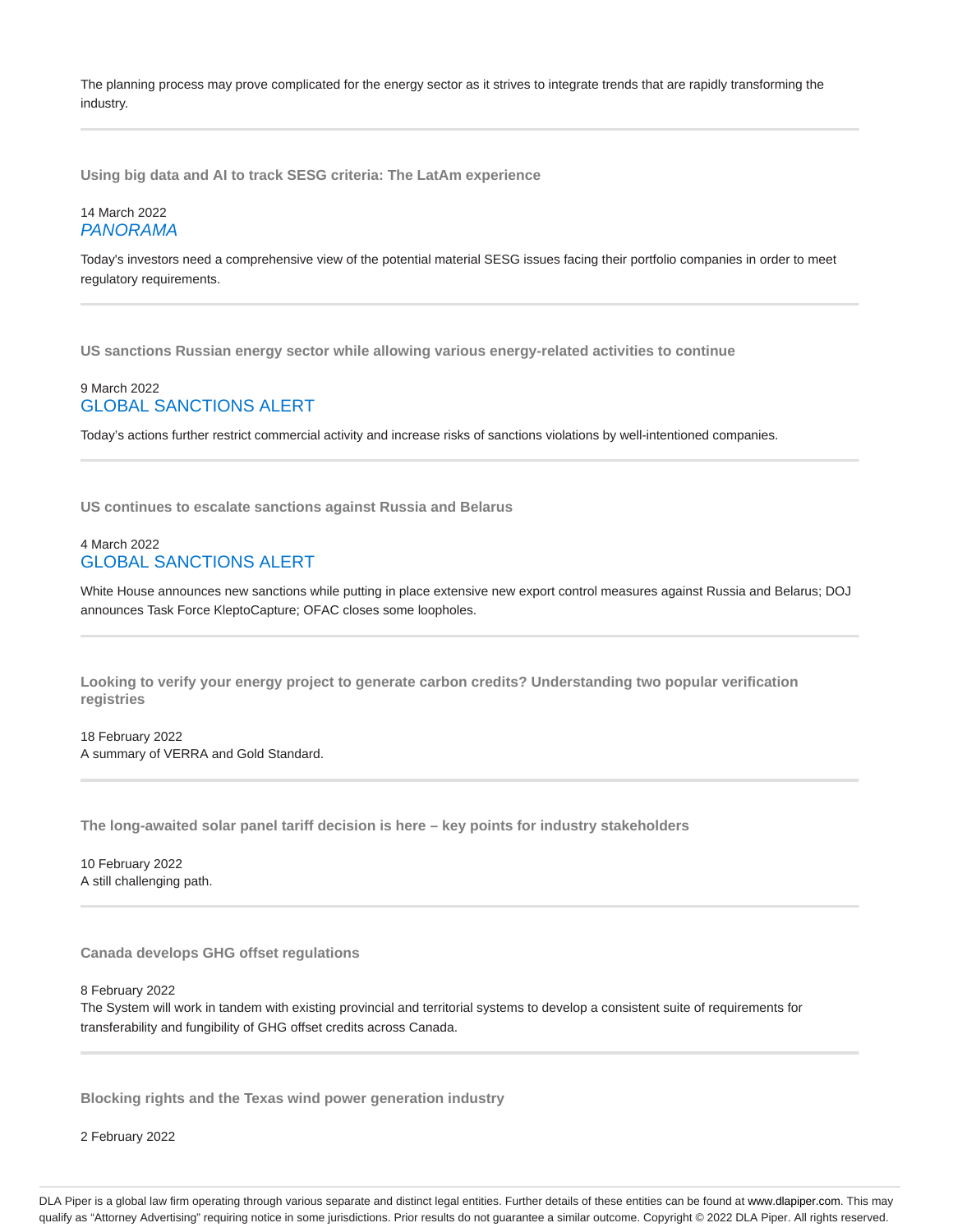**California regulations on diverting organic waste go into effect January 1: new rules affect municipalities and food sector, bring opportunities for composting and biofuel businesses**

16 December 2021

As more regulations implementing SB 1383 come into effect in the coming years, the demand for permissible ways to dispose of organic waste will only increase.

**Six commodities predictions for 2022**

2 December 2021

The worldwide turmoil of 2020 is, in many ways, still with us, but the good news is that alongside the struggles, the commodities realm is seeing an immense number of opportunities. Here, we take a fast look at the six areas we think the commodities sector should be watching in the year to come.

**Mexican president waives authorizations, permits and license requirements for government public works**

## 23 November 2021

The decree declares that infrastructure projects are a matter of public interest and national security, as well as a strategic priority for national development.

**New developments in the Mexican energy sector generate uncertainty**

#### 17 November 2021

A discussion of relevant measures, criticisms and comments.

**Global Reporting Initiative updates its Universal Standards – revisions will affect ESG reporting by numerous businesses**

3 November 2021

GRI 11 outlines topics likely to be material for oil and gas organizations and lists relevant disclosures, such as air emissions, climate adaptation, and water and effluents.

**A summary: the CFTC position limits compliance deadline of January 2022**

21 October 2021

Changes to the definition of a "bona fide hedging transaction or position."

**Five issues to watch for at COP26 in Glasgow**

12 October 2021

Hopes had already been high for COP26 even before the pandemic paused it. The pent-up potential has only heightened those expectations.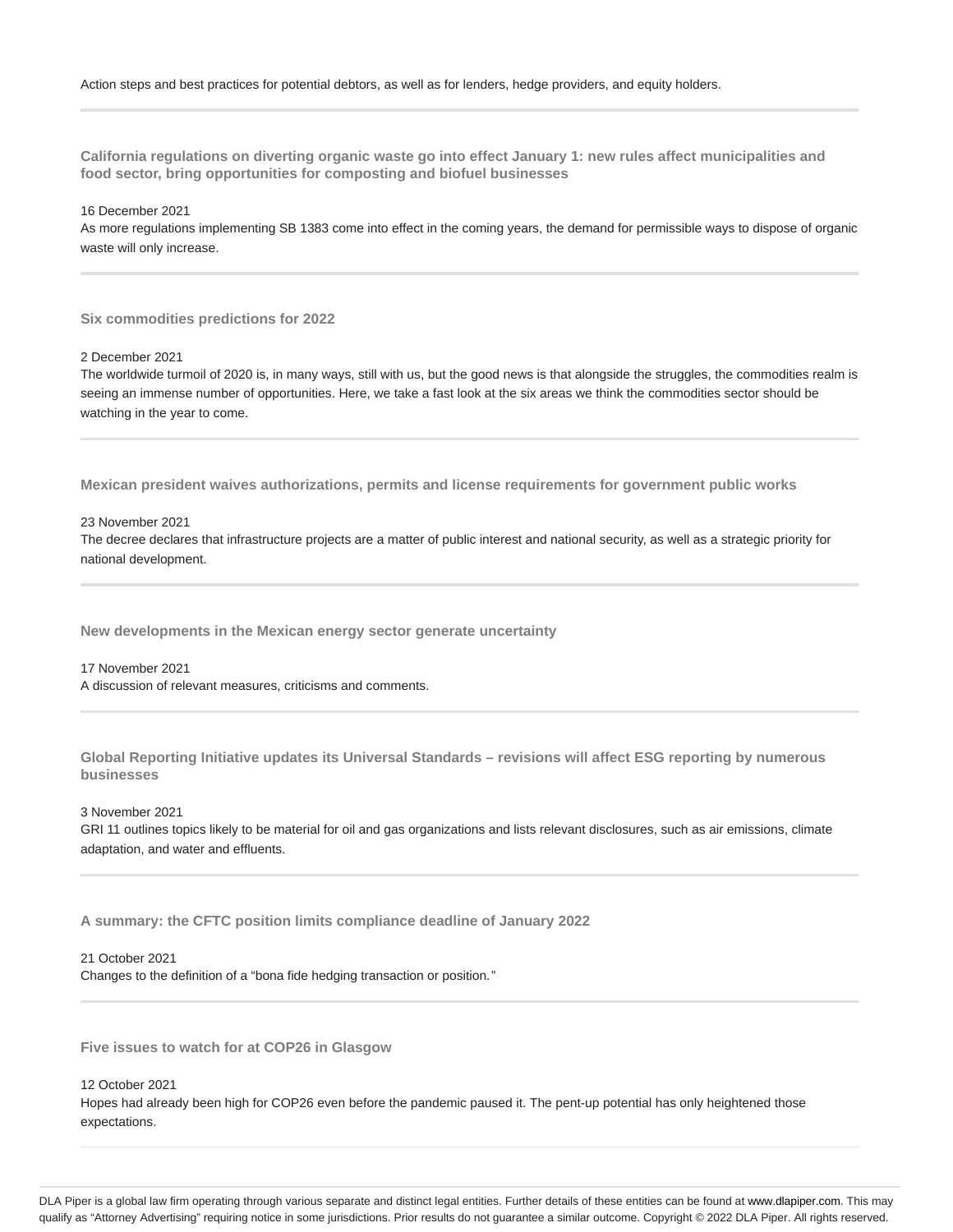**New antidumping and countervailing duty petition: Oil country tubular goods from Argentina, Mexico, the Republic of Korea, and Russia – consequences for industry and downstream consumers**

8 October 2021

US AD and CVD investigations can result in the imposition of substantial duties in addition to already applicable duties and tariffs.

**President of Mexico files constitutional reform bill on electricity**

7 October 2021 The result may include serious consequences for private investors in the energy sector in Mexico.

**Biden Administration works to expand US offshore wind market**

28 September 2021

The federal government moves forward assertively with an expanded leasing program aiming to double offshore wind production by 2030. Meanwhile, some states are acting too.

**By any standard? Meeting sustainability commitments through credible carbon markets**

13 September 2021 Operating in today's evolving voluntary carbon trading ecosystem.

**Energy storage tax credits and climate goals: Latest developments in Washington**

24 August 2021 To meet President Joe Biden's goal of achieving 100-percent carbon pollution-free electricity by 2035, the US is anticipated to need 100 GW of storage by 2030.

**Infrastructure bill passed by the Senate would impose new information reporting requirements on cryptocurrency transactions**

23 August 2021 If enacted, the bill would provide for significant investments in roads, bridges, ports, airports, electric grids, water systems and broadband.

**Brazil: Bioenergy in the SESG context**

22 July 2021

A look at Brazil's evolving approach to the sustainable use of environmental resources.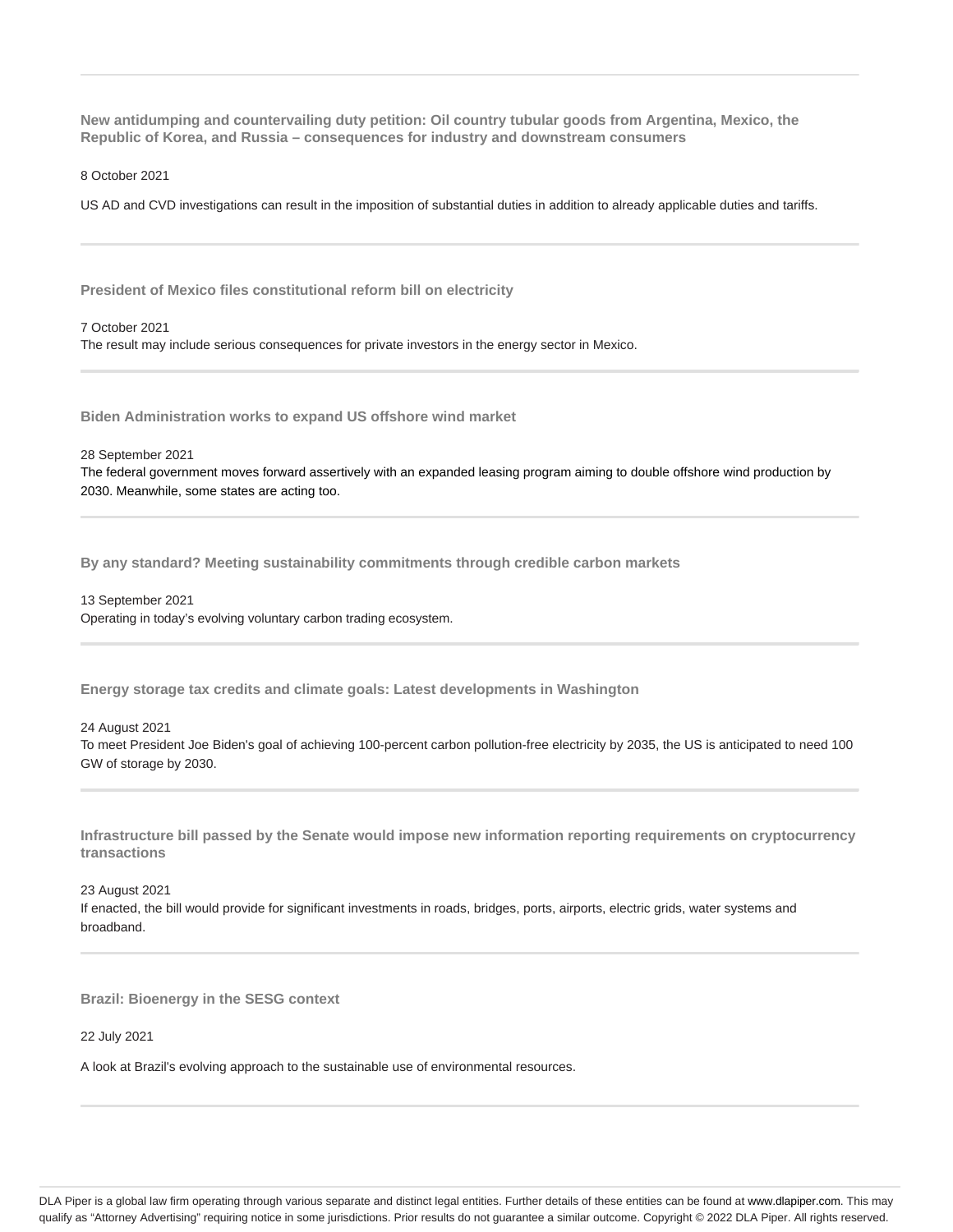**Episode 5: What should we expect from COP26?**

## 6 July 2021 THE CLIMATE TRANSITION PODCAST

In this episode, we're joined by Ambassador P. Michael McKinley as we look ahead to COP26 and the best that businesses can hope for. Will this mark a step change in the energy transition? Are we putting too much faith in politicians to lead on that transition? How much can businesses lead and, if so, how much will COP26 help them?

DLA Piper · What should we expect from COP26?

**Impact on the US solar, silicon and related industries of new US government actions aimed to address labor practices in Xinjiang**

6 July 2021 Key details and implications for US companies.

**The DLA Piper Project Simulator – one year on**

2 July 2021

Over the past year, we have delivered The DLA Piper Project Simulator to many of our construction, engineering and infrastructure clients, over a virtual platform, and client feedback has been overwhelmingly positive.

**Sustainability standards setter seeks input on draft GRI Standards for agriculture, aquaculture, fishing and coal**

1 July 2021 Key details.

**Global corporate benchmarking group seeks inputs on corporate human rights standards**

22 June 2021 Comments are requested by June 25, 2021.

**Winter Storm Uri: New Texas legislation aims to improve power grid, restructure the grid's overseeing agency**

15 June 2021 The legislation responds to calls for sweeping change to the power infrastructure in Texas.

**A long hot summer: Five steps for energy commodities traders in a time of heightened scrutiny**

## 14 June 2021

Rising temperatures may exacerbate current market volatility, which in turn may lead to heightened regulatory scrutiny.

**Whatever your sector, ransomware attacks are changing how to think about platform security risk: Action steps**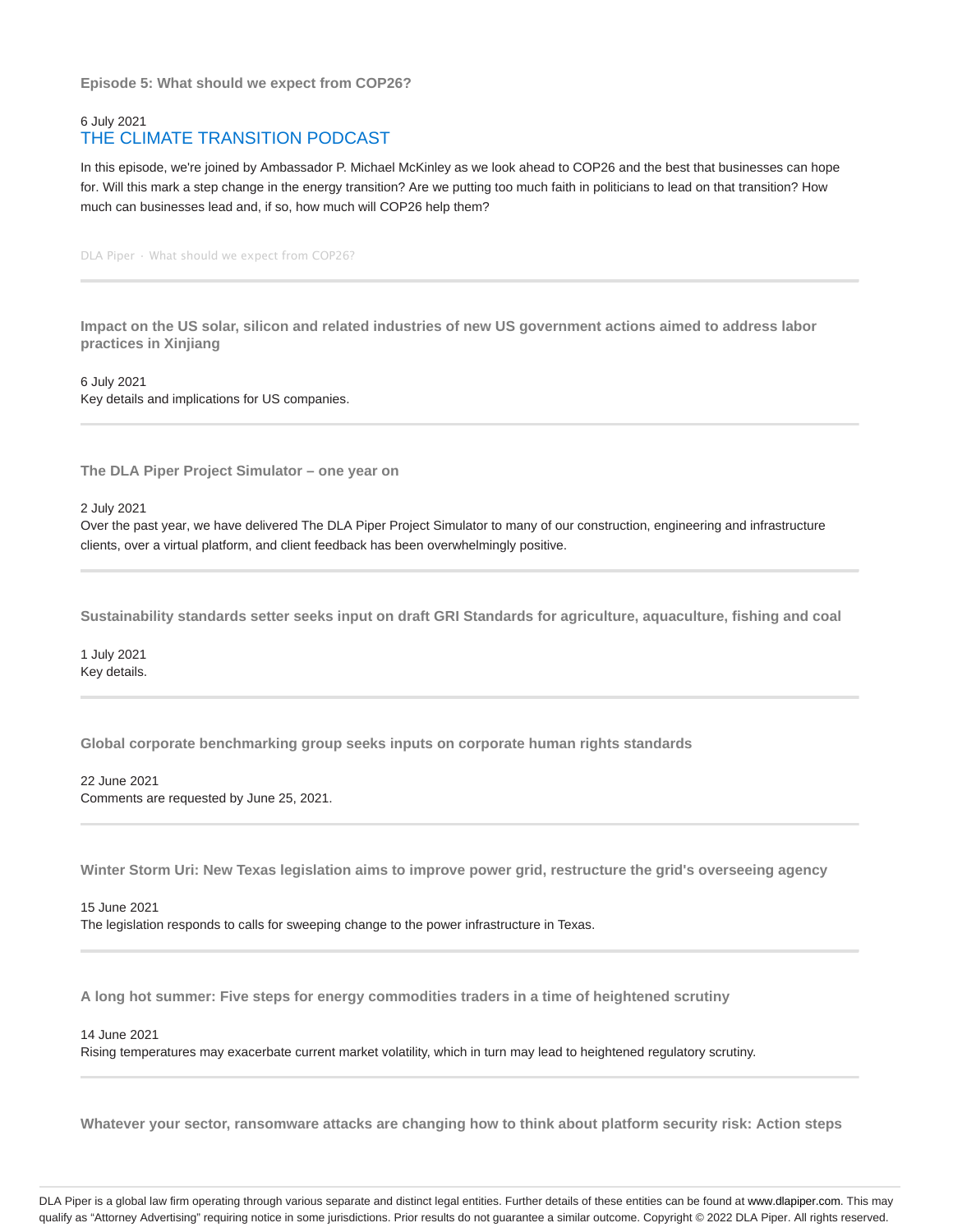**Reforms in the energy legal framework in Mexico and challenge mechanisms**

## 4 June 2021

The Energy Counter-Reform includes variations which aim to restore the monopoly power of CFE and Pemex.

**Commodities News and Trends**

## 3 June 2021 COMMODITIES NEWS AND TRENDS

Fossil fuel industry and ESG; energy aspects of Biden infrastructure plan; floating storage can rule the seas or give you a sea of trouble.

**The role of external construction counsel**

## 14 May 2021

A common reaction to hearing that someone is a "construction lawyer" is the assumption that this must be a very narrow and focused role. In this article written for the Construction Law Letter, Howard Krupat shows that often the opposite is true, and that the responsibilities of a construction lawyer are as varied as the range of projects within the construction industry and even the lifecycle of a particular project.

**President Biden issues broad-ranging Executive Order on cybersecurity**

## 13 May 2021

The EO sets forth new requirements for federal agencies and government service providers.

**The Russia sanctions and their impacts on commodities companies: Action steps for companies engaged in transactions with Russian gas and energy companies**

## 11 May 2021

Implications of key provisions in President Biden's Executive Order.

**FERC issues policy statement regarding state-determined carbon pricing in wholesale electricity markets**

## 22 April 2021

The policy statement allows FERC to avoid the restriction imposed by the EPSA decision, which reserves certain matters under FPA section 201(b) exclusively for the states.

**Georgia's HB 156, requiring state notice for utility cybersecurity incidents, is now in effect**

## 21 April 2021

The law creates specific notice requirements for state agencies and utilities that experience cybersecurity attacks and requires swift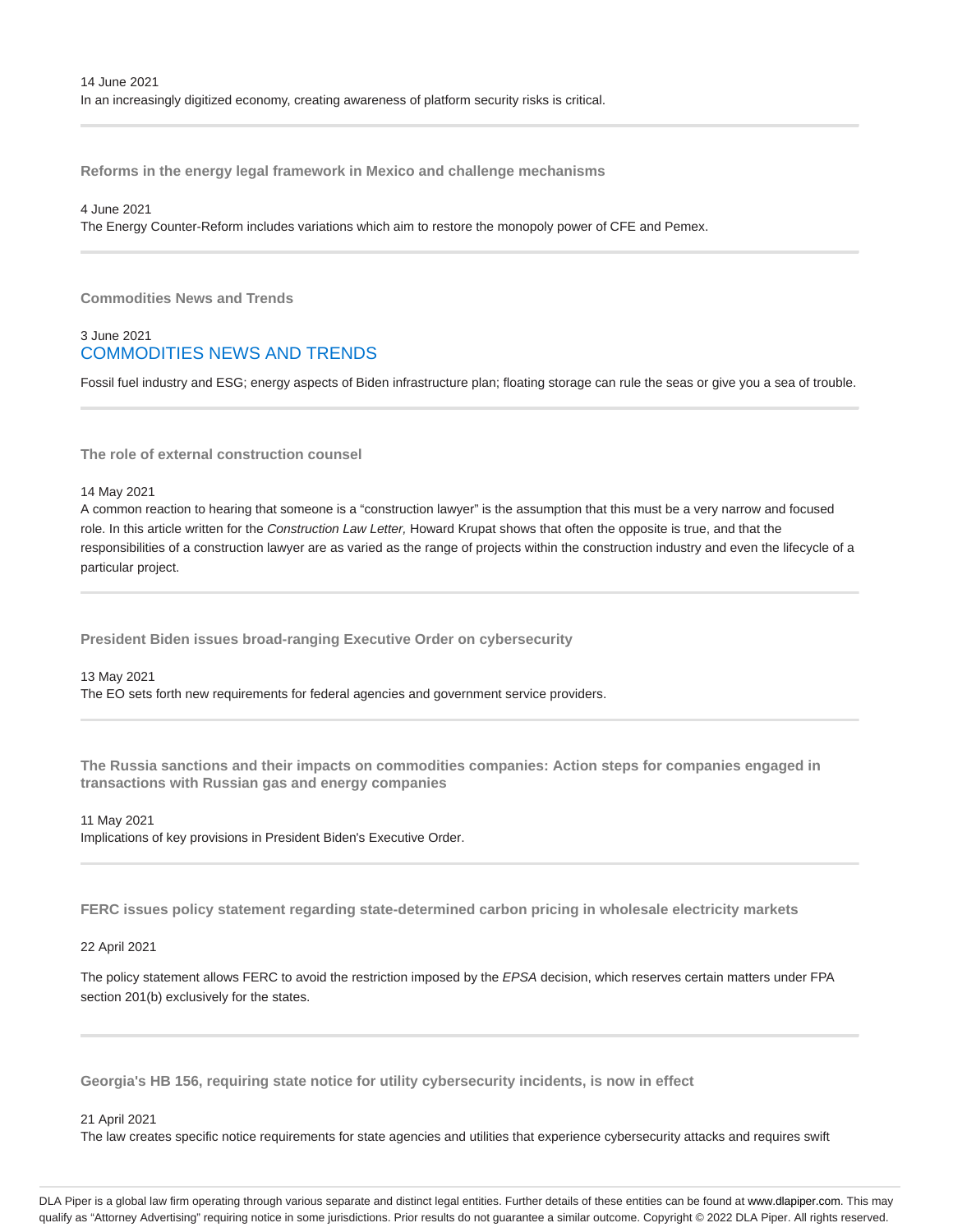**US government announces sweeping sanctions against Russia**

## 16 April 2021 GLOBAL SANCTIONS ALERT

The newly imposed sanctions represent a significant escalation and addition to the sanctions architecture put in place by the Obama and Trump Administrations.

**ERCOT v Panda: The Texas Supreme Court's non-decision on ERCOT immunity**

## 29 March 2021

The outcome of Panda paves the way for the issue to return to the Court, likely next year.

**CFTC's new Climate Risk Unit: Another tool in the Biden Administration's "whole of government" campaign against climate change**

## 23 March 2021

With this move, the US joins governments across the globe in recognizing the vital role derivatives markets will play in developing new solutions to address climate and sustainability challenges.

**Public-private partnerships for infrastructure investment: a global perspective**

#### 18 March 2021

In a new global report, produced in partnership with Global Infrastructure Investor Association (GIIA), DLA Piper assesses the case for PPPs, backed by multijurisdictional analysis from our projects and infrastructure lawyers around the world as well as insight from leading infrastructure investors who are fellow members of the GIIA.

**\$9,000 per MWh, disputes over governance and invoices, possible bankruptcies: Texas looks at the structure of its wholesale electricity market**

#### 16 March 2021

In the wake of Winter Storm Uri, Texas scrutinizes its deregulated electricity market.

**CFTC final position rule limits enter into effect March 15**

10 March 2021

The Final Rules aim to "prevent excessive speculation" and thus implement one of the remaining key provisions of Dodd-Frank.

**Commodities News and Trends**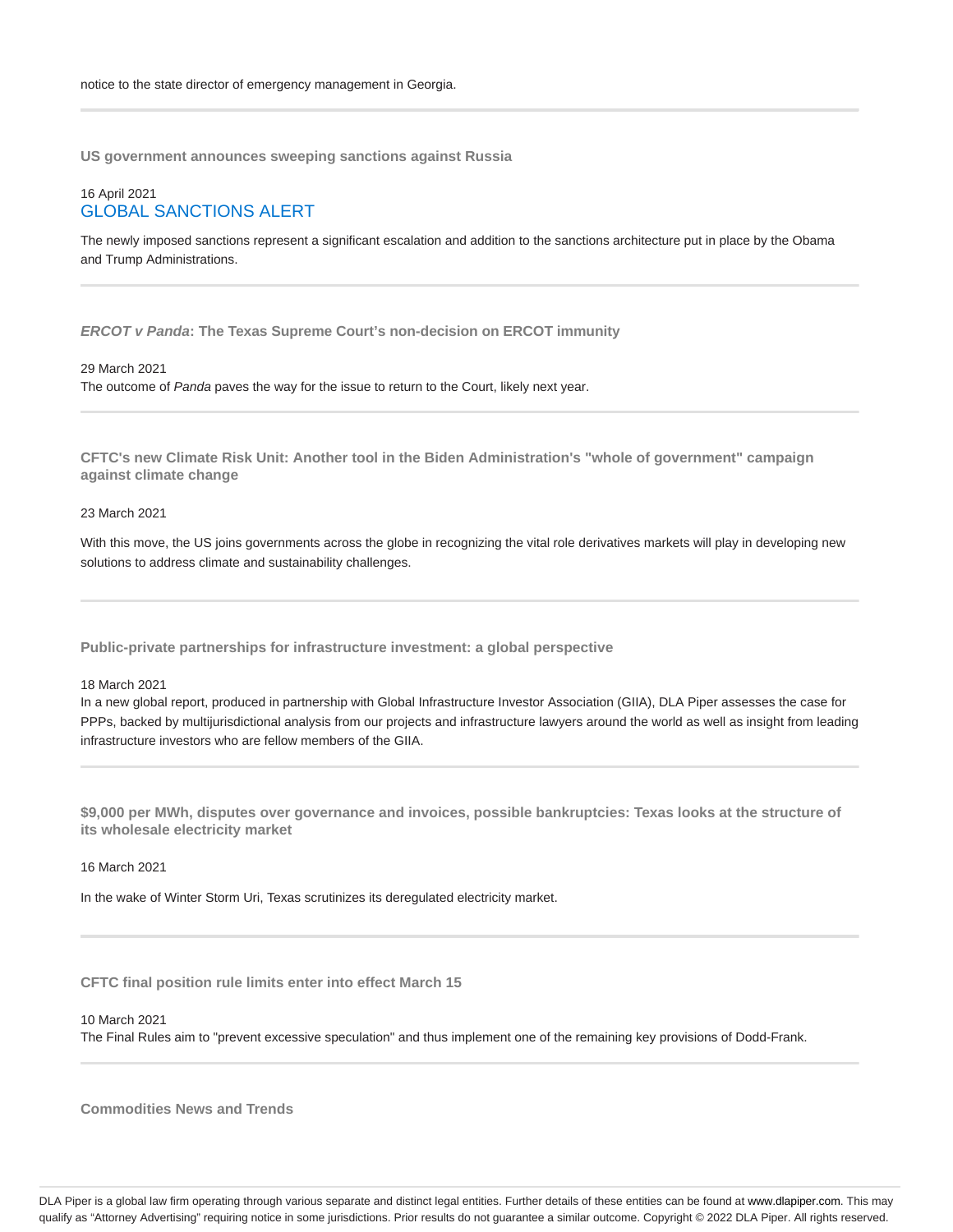## 10 March 2021 COMMODITIES NEWS AND TRENDS

Oil and gas companies commit to transparency on methane emissions reporting; CFTC adopts final position rule limits; consequences of volatile markets.

**Reform to the Electric Industry Law: a new risk for energy projects in Mexico**

## 10 March 2021

Foreign investors involved in energy projects in Mexico may wish to consider their rights and potential remedies under applicable investment treaties.

**Imminence does not mean haste**

## 4 March 2020 EU SUSTAINABLE FINANCE

Sustainability and ESG stewardship are at the forefront of investment managers' and investment funds' agendas under the combined pressure of investors and as a result of several important pieces of regulation becoming live. SFDR is one of them. It will become applicable in phases, the first deadline being as early as 10 March 2021.

**A discussion of Colorado plugging and abandonment rules**

## 2 March 2021 US OIL AND GAS PLUGGING AND ABANDONMENT RULES

Plugging and reclaiming requirements for non-injection oil and gas wells and well sites in Colorado, as well as implications for bankruptcies and approaches for buyers seeking to account for these rules in asset sale agreements.

**Force majeure provisions and the ISDA Power Annex**

#### 22 February 2021

As climate change generates ever more severe weather events, market participants will likely need to assess the applicability of their force majeure claims under the Power Annex.

**The Biden Administration's impact on oil and gas**

18 February 2021 These actions will add an additional layer of regulations for oil and gas operations.

**Extension of USD LIBOR – ICE Benchmark Administration Consultation**

#### 12 January 2021

On 30 November 2020, the ICE Benchmark Administration (IBA) which compiles and oversees LIBOR, announced that it will hold a consultation on its intention to extend most US Dollar LIBOR (USD LIBOR) tenors until 30 June 2023.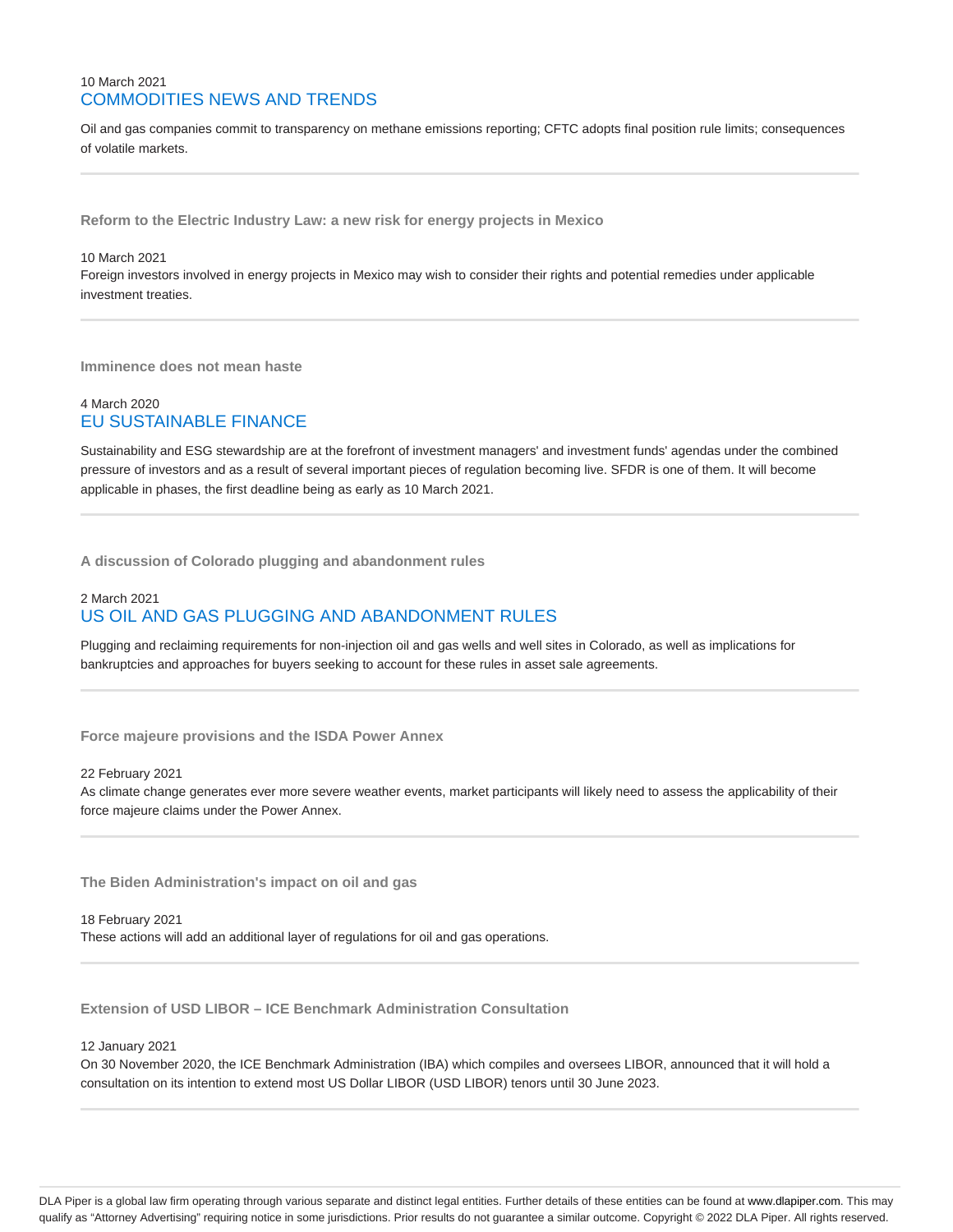**Boardroom Brexit: What the deal means for transport**

## 31 December 2020 BOARDROOM BREXIT

There will be continued market access rights for UK and EU road haulage operators, while under the TCA, UK and EU air carriers will continue to enjoy flyover rights and operating rights on routes between the UK and EU. However, UK carriers will not be able to operate cabotage routes in the EU (and vice versa)

**CFTC's annual enforcement report touts record-breaking year**

16 December 2020

CFTC releases the annual report from its Enforcement Division, and expects to continue prioritizing four key areas.

**Commodities News and Trends**

## 16 December 2020 COMMODITIES NEWS AND TRENDS

In the inaugural issue, three states collaborate on offshore wind project; record-setting year for CFTC enforcement; climate change lawsuit reaches Supreme Court - plus latest legal and regulatory developments in commodities trading.

**Navigating risk and compliance in government contracts M&A**

14 December 2020 Webinar now available: government contracts and pre-closing diligence.

**Nasdaq proposes board diversity listing standards**

## 8 December 2020

The proposal is the first of its kind among US exchanges and, if approved by the SEC, would mark an important step toward mandated diversity requirements for the boards of US-listed public companies.

**Oil and gas operations in Latin America**

3 December 2020 Addressing key operational and commercial challenges that are unique to Latin America.

**Creating voluntary carbon markets: IIF recommendations and consultation – suggestions due by December 10**

17 November 2020

The Taskforce's recommendations are based on core carbon principles to help establish standardized benchmark contracts for listing on exchanges and using existing infrastructure.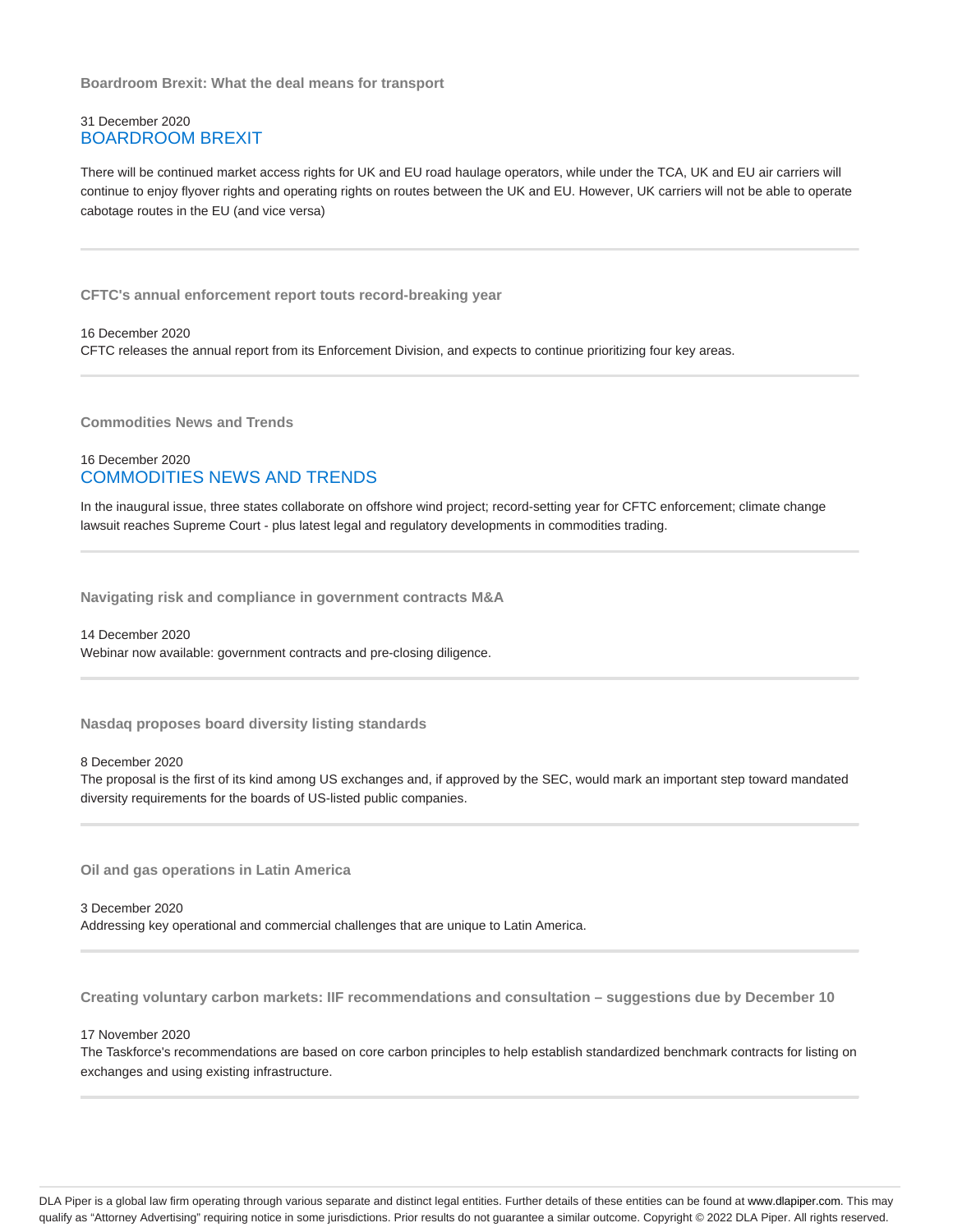**CFTC issues staff guidance on recognition of self-reporting, cooperation and remediation**

#### 3 November 2020

The recent guidance provides another benchmark that companies may use to demonstrate the strength and effectiveness of their internal policies to the public.

**Assessing ESG factors in the energy sector**

## 27 October 2020 ESG HANDBOOKS AND GUIDES

A reference tool for energy companies as they discuss and refine their ESG programs.

**Americas Arbitration Roundup**

26 October 2020

In this first edition of Americas Arbitration Roundup, our thought leaders across the region provide updates on recent key developments in international arbitration in the Americas.

**DLA Piper Collaborative Contracting and Procurement Paper 2020**

#### 22 October 2020

The construction industry has suffered for ages from contracts and procurement processes that crudely allocate various risks resulting in misaligned incentives and consequent disputation.

It was from a desire to overcome this misalignment of interests that 'collaborative contracting' was born.

Read more in our paper.

**Germany's New Foreign Direct Investments (FDI) Act took effect on 11 October 2020**

#### 19 October 2020

In addition to the intended amendments to the Foreign Trade and Payments Act Germany's Federal Government on 20 May 2020 has decided on a bill that broadens the scope and the scrutiny with regard to foreign investments.

**The energy transition and renewable energy in Chile: Top points for foreign investors**

## 8 October 2020

Chile has been actively addressing the energy transition for more than a decade, building a legal foundation that is attracting investment in renewable energy projects.

**PACTA for Banks brings climate scenario analysis to financial institutions**

## 7 October 2020

PACTA for Banks is a toolkit for financial institutions to measure the alignment of their corporate lending portfolios with climate scenarios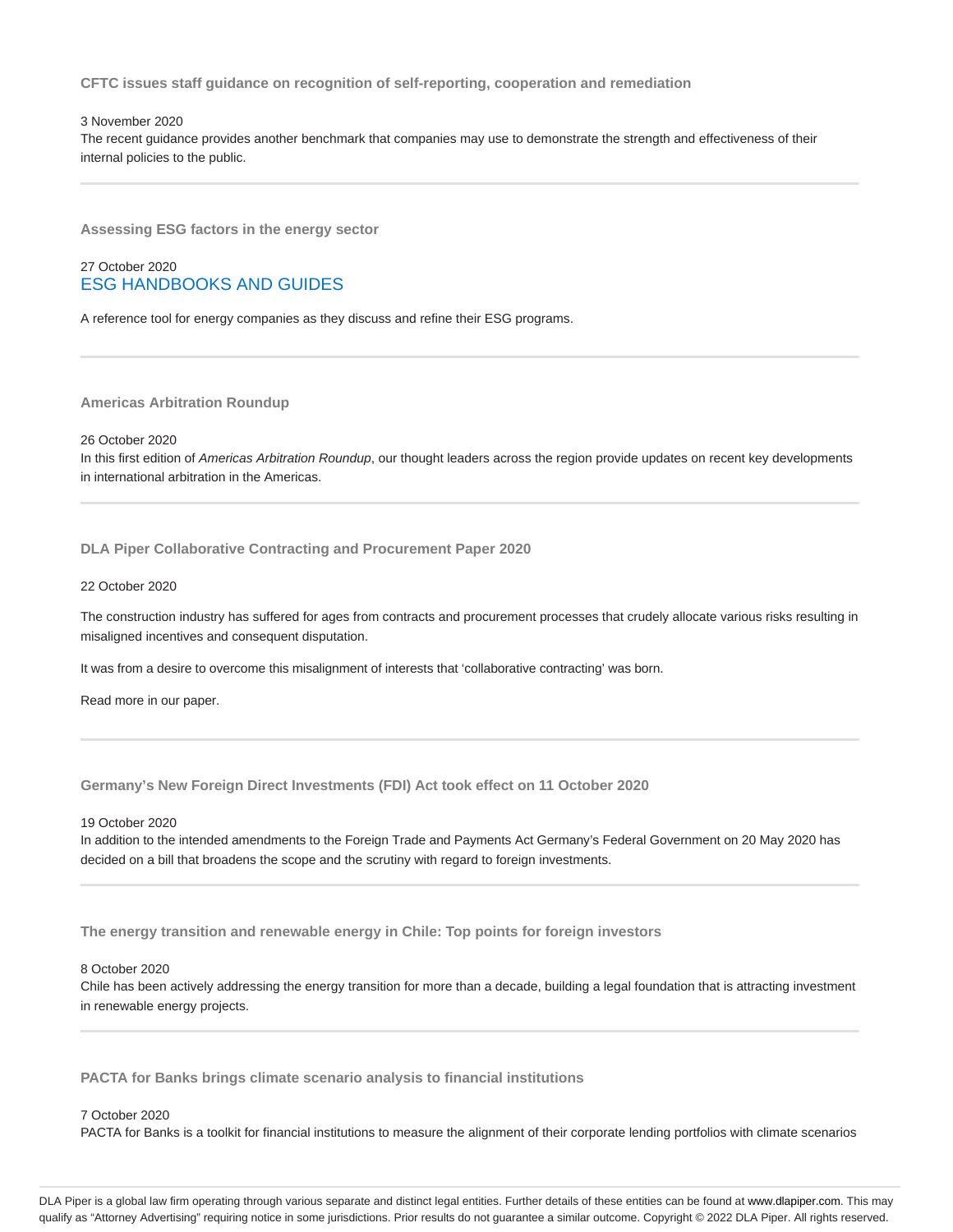**Three ESG steps to keep your project bankable in 2021**

17 September 2020

Version four of the Equator principles will take effect on 1 October 2020, and it introduces three new requirements to the international environmental and social baseline for project finance.

**Distributed generation: A rising energy market in Chile**

16 September 2020

This growing market has features that make it attractive for investors in uncertain times.

**New measures threaten investments in the Mexican energy sector**

14 July 2020 Details on the impact of these developments.

**Tax incentives in Puerto Rico: a quick introduction**

13 JUN 2017

Puerto Rico offers a spectrum of economic incentives aiming to promote many key industries. This handbook offers a quick look at ten of the most significant of these incentives.

**Public-Private Partnerships in Puerto Rico**

21 MAR 2017

For those considering participating in P3s in Puerto Rico, this handbook summarizes the applicable legal framework and discusses why Puerto Rico is a favorable jurisdiction for entering into P3s.

**Is it a new day for Jones Act enforcement? Maybe. A practical look at coastwise concerns**

9 AUG 2016

The decision underscores the significance of each party's right to participate in the arbitration process and arguably expands the scope of existing arbitration jurisprudence.

**Electrify Africa Act is now law**

2 MARCH 2016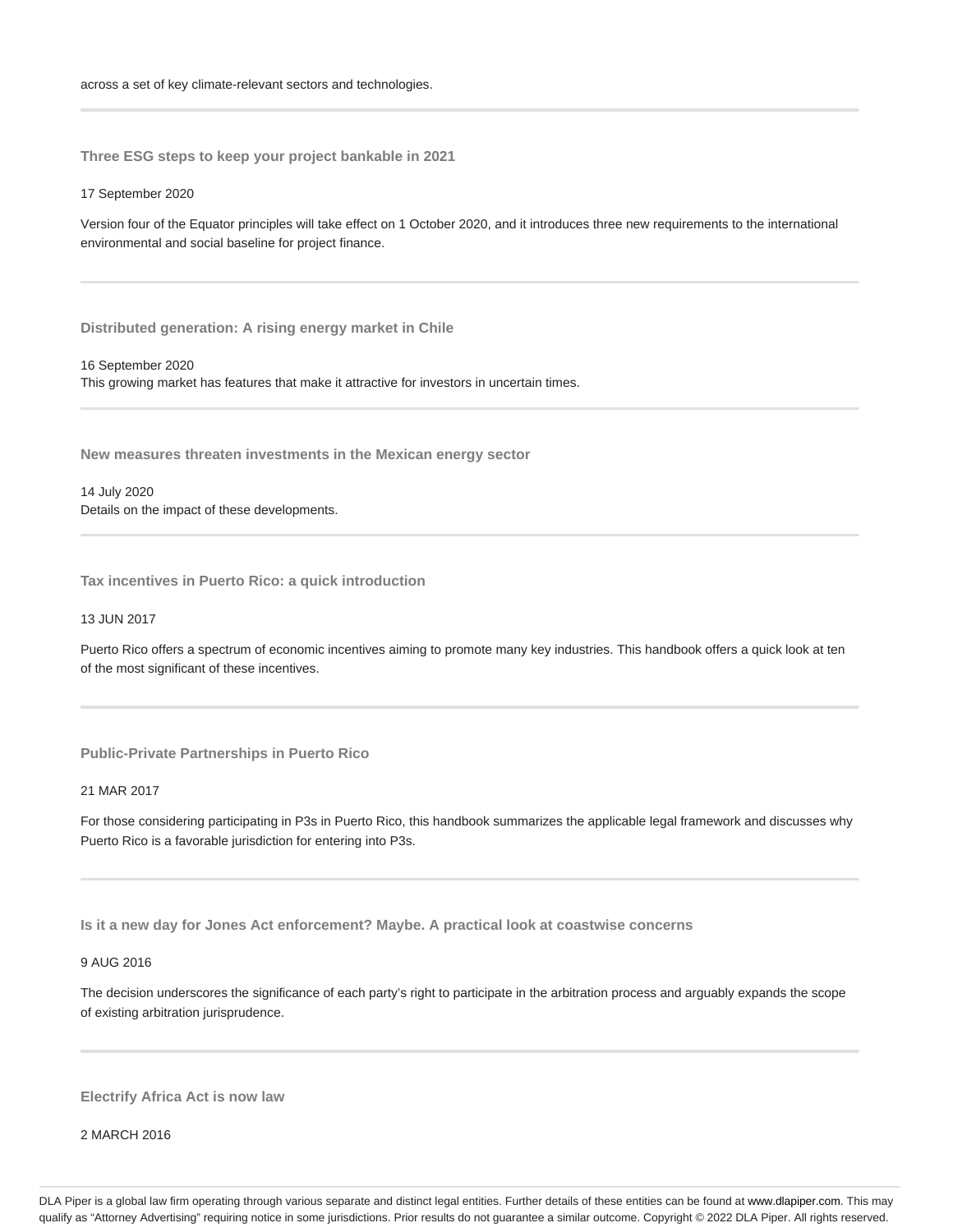The law demonstrates broad bipartisan support for a comprehensive US policy aiming to facilitate private financing and PPP structures as tools to develop power projects in sub-Saharan Africa, which should provide opportunities for investors, sponsors and lenders to advance their projects.

**Slavery in the supply chain: new corporate reporting obligations for companies**

## 9 DEC 2015 HEALTH, SAFETY AND ENVIRONMENTAL MATTERS SERIES

The UK's Modern Slavery Act 2015 is in force, imposing on companies new reporting requirements and new enforcement powers, including the creation of an Independent Anti-Slavery Commissioner.

**Historic reform in Mexico clears the way for foreign investment in energy sector: 5 key aspects**

19 DEC 2013 A clear roadmap for the regulation of hydrocarbons

**The EU looks at fracking: regulations taking shape**

21 NOV 2013

**US commits \$7B to ambitious Power Africa initiative**

2 JUL 2013 A new initiative aiming to double access to power in sub-Saharan Africa

**Preparing for EMIR and Dodd-Frank: Our capabilities**

8 MAY 2013

The European Market Infrastructure Regulation (EMIR) has been in force since 16 August 2012, however, in the first few weeks of 2013, the detailed technical rules implementing the regulation were finalised and came into force on 15 March 2013.

**New York Assembly passes two-year fracking moratorium, while Illinois moves forward**

11 MAR 2013

**British government lifts year-old fracking moratorium**

20 DEC 2012

The British Government has announced it is lifting its ban on hydraulic fracturing (fracking) to extract natural gas from shale deposits.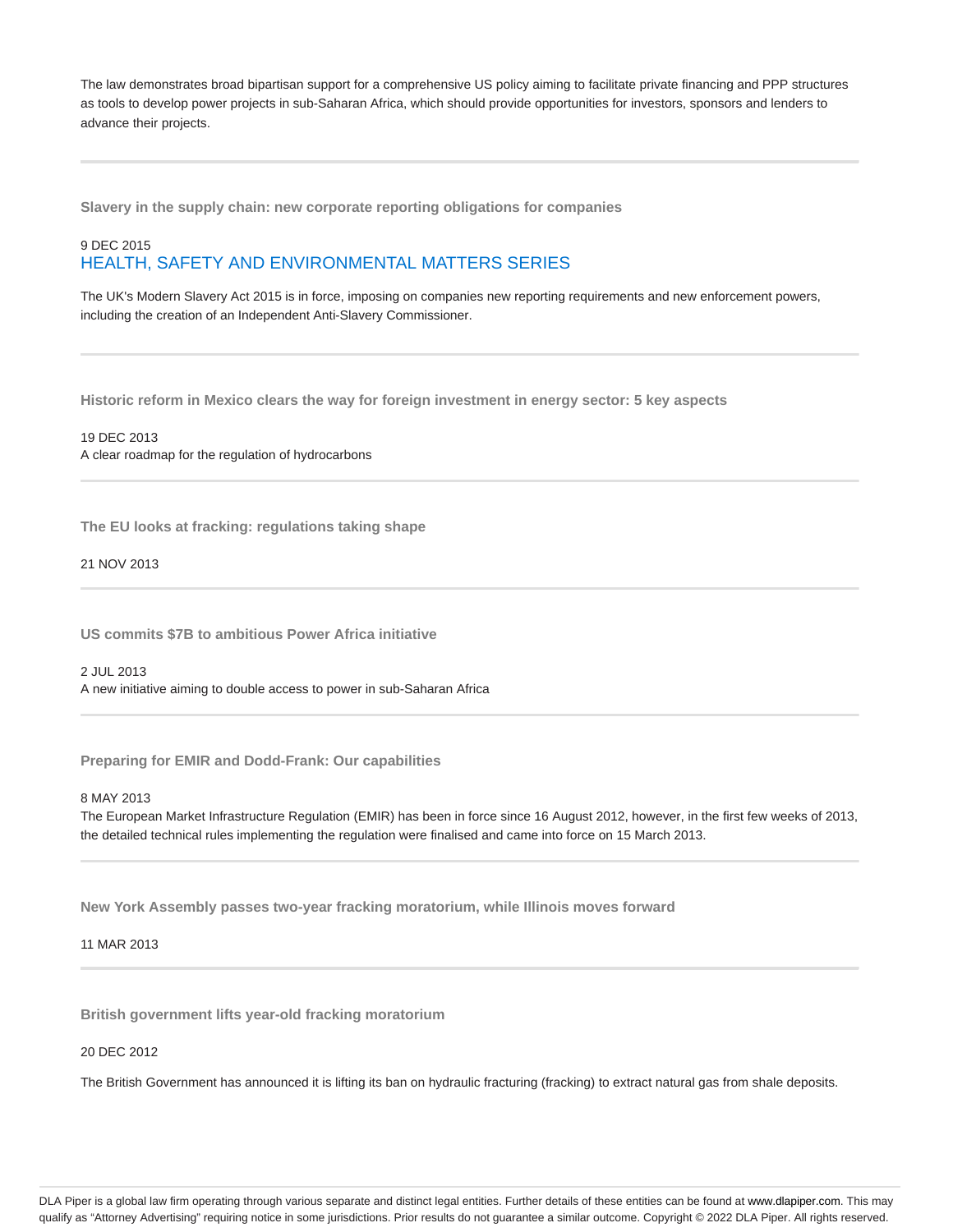**With revised proposed regulations, "fracking" returns to the fore of New York State's energy policy**

11 Dec 2012

New York Governor Andrew M. Cuomo's administration has issued revised proposed regulations for high-volume hydraulic fracturing (fracking or HVHF) in New York State, a move that will avoid sending the entire process back to the drawing board.

**Thinking strategically on pipe build-out for the shale boom**

#### 1 Oct 2012

Recent developments in horizontal drilling techniques have propelled natural gas production from shale formations to the forefront of domestic oil and gas production today. This rapid expansion is presenting opportunities and challenges for producers and pipeline developers seeking to capitalize on the need to move this gas to market.

**The final countdown: Dodd-Frank compliance to begin as SEC and CFTC issue key rules re swaps activities**

11 Jul 2012

**CFTC issues two proposals affecting those engaging in swaps activities**

10 Jul 2012

**Marcellus Shale pipeline decision provides guidance on scope of environmental "cumulative impacts" analysis for projects requiring government approval**

20 Jun 2012

The Second Circuit has issued a decision providing further clarity on the scope of "cumulative impacts" analysis required under the National Environmental Policy Act (NEPA).

**CFTC approves commodity options final rule, establishing trade option exemption**

30 Apr 2012

**CFTC issues the first of the two rules that will shape the post-Dodd-Frank world**

19 Apr 2012

On Wednesday, April 18, 2012, the Commodity Futures Trading Commission met and issued the first of the two "pillar" rules that will shape the landscape of the CFTC's regulation of swaps under the Dodd-Frank Wall Street Reform and Consumer Protection Act.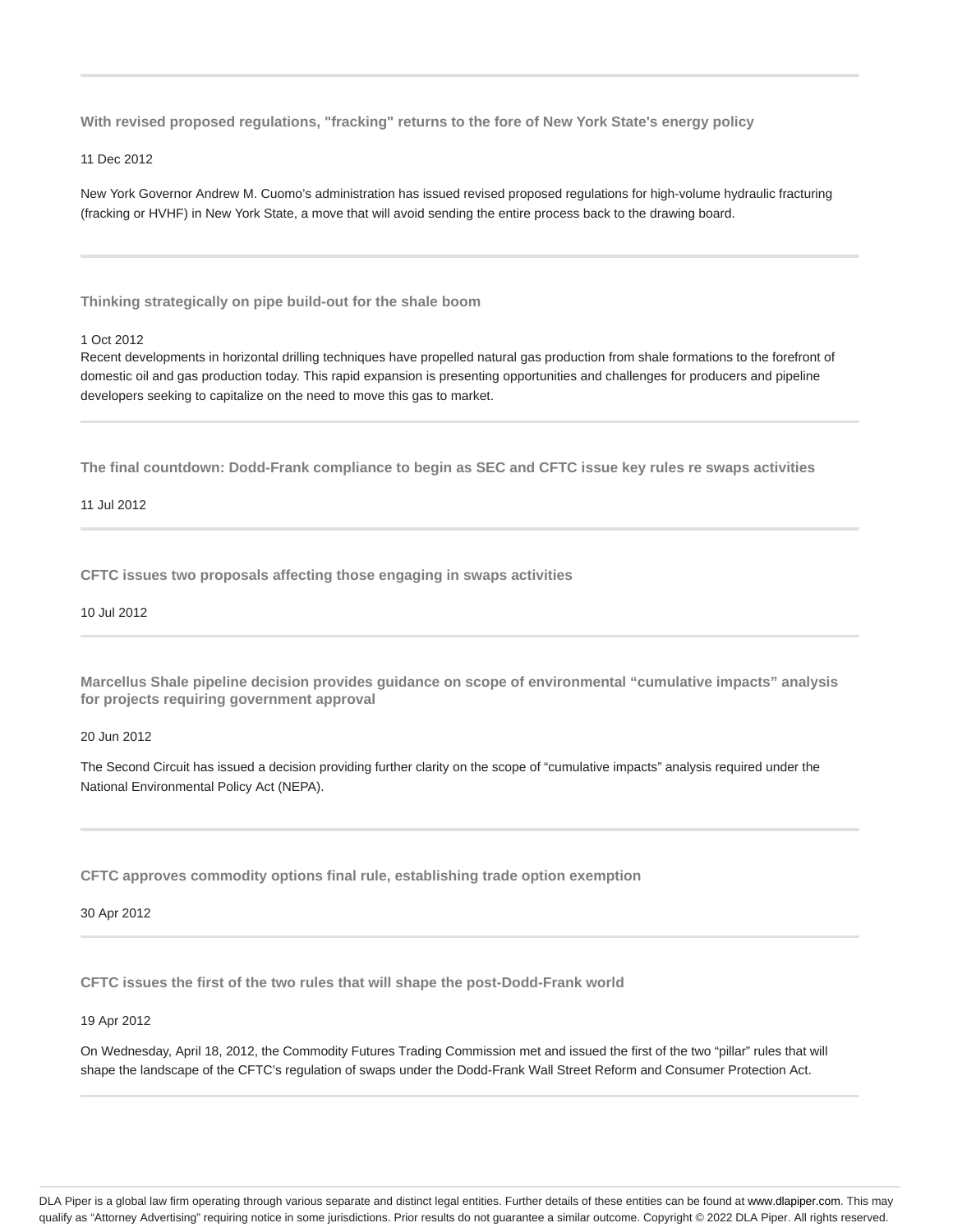**Pennsylvania tightens rules for drilling in the Marcellus Shale**

## 1 Mar 2012

Pennsylvania Governor Tom Corbett has signed into law Bill 1950, a set of amendments to the Pennsylvania Oil and Gas Act that set forth new standards and requirements for natural gas drilling operations in the Marcellus Shale formation in Pennsylvania.

**States' regulations on Marcellus Shale gas extraction continue to take shape**

30 Nov 2011

**Marcellus Shale drillers face potential liability under Clean Air Act**

5 Oct 2011

## Eventos

## Anteriores

**Accessing global capital markets**

31 March 2022 Webinar

**California regulations on diverting organic waste are in effect: New rules affect municipalities and food sector, bring opportunities for composting and biofuel businesses**

28 January 2022 | 9:00 - 10:00 PT **Webinar** 

**Energy Trading Compliance Discussion**

9 November 2021 | 11:00 am CT - 3:45 pm CT Webinar

**Embracing Digital Evolution**

15 September 2021 **Webinar** 

**IPEM 2021**

8-9 September 2021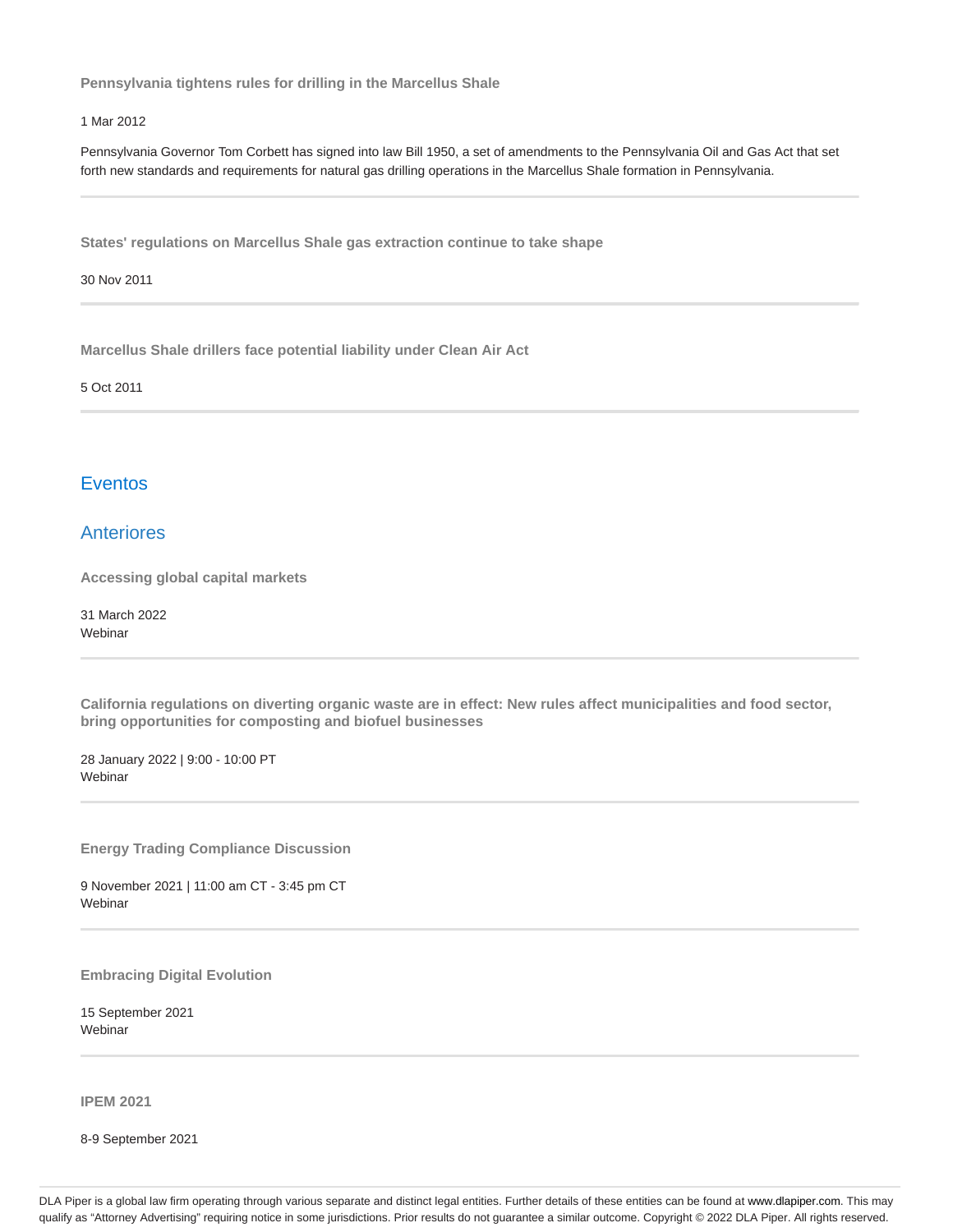**The year is 2020 in finance, investments and transactions**

19 November 2020 | 12:00 - 6:00 ET Webinar

**Planning for an Uncertain World**

16 November 2020 TechLaw Event Series Webinar

**TechLaw**

31 July 2020 TechLaw Event Series **Webinar** 

**Sustainable and resilient mobility – key considerations**

16 July 2020

## **NOTÍCIAS**

**DLA Piper lawyers and practices ranked in latest edition of The Legal 500**

15 June 2022

DLA Piper announced today that the firm received 52 firm rankings and 273 lawyers were featured in The Legal 500 United States 2022 guide.

**DLA Piper advises Carbon Streaming in US\$20M carbon credit streaming agreement**

## 25 May 2022

DLA Piper advised Carbon Streaming Corporation (NEO:NETZ)(OTCQB:OFSTF) in its signing of a US\$20 million carbon credit streaming agreement with Community Carbon, established by UpEnergy Group, bringing fuel-efficient cookstoves and safe water devices to millions of households in eastern and southern Africa.

**International Financial Law Review recognizes DLA Piper for advising on award-winning deals in the Americas**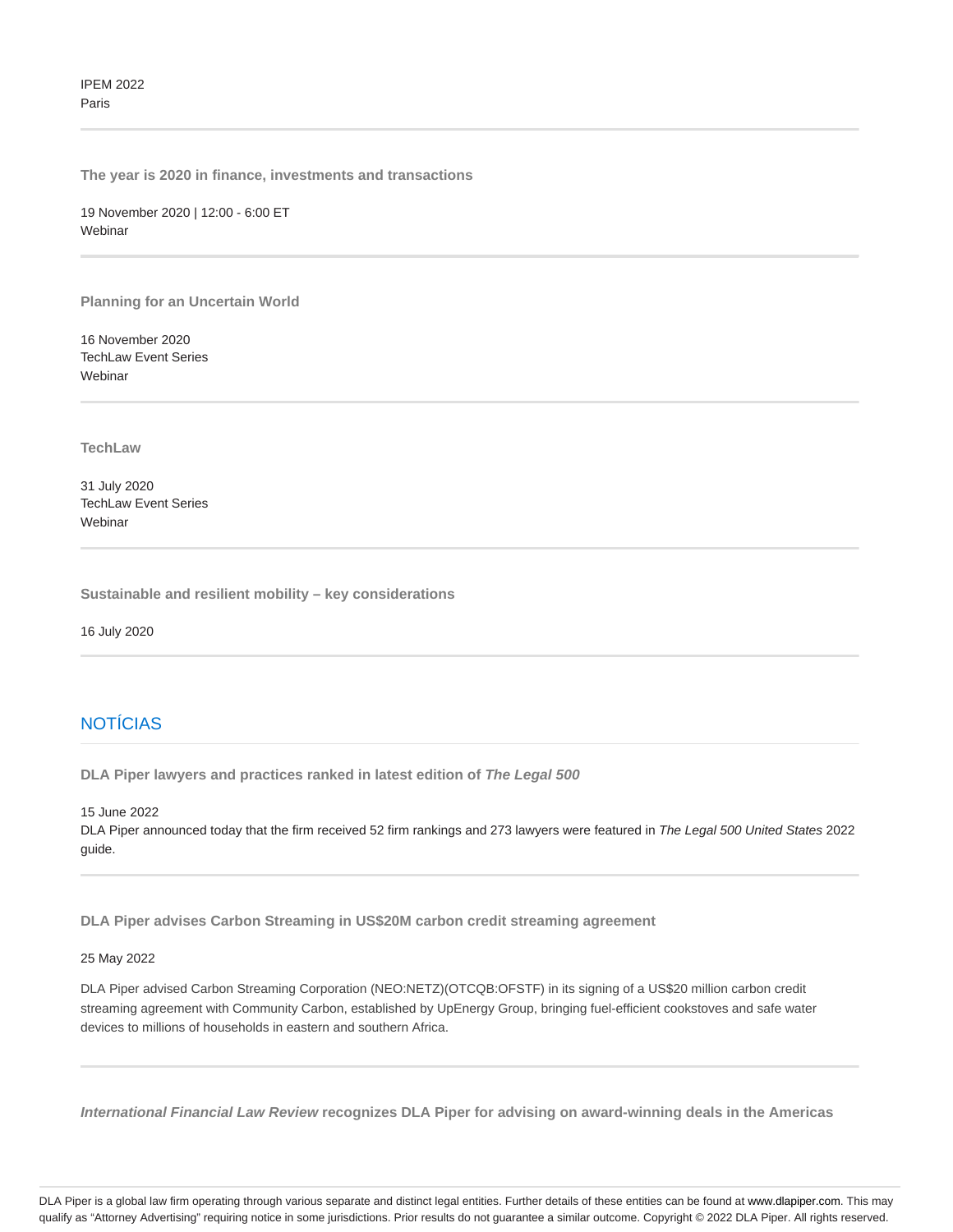#### 24 May 2022

DLA Piper has been recognized by the International Financial Law Review (IFLR) for being part of the advisory team for the "Deals of the Year" in the "Debt and Equity-linked" and "High Yield" categories. IFLRs Americas Awards 2022 recognizes the region's most innovative deals and the lawyers behind them.

**DLA Piper Advises Carbon Streaming on stream with Restoration Bioproducts**

## 23 May 2022

DLA Piper advised Carbon Streaming Corporation in its carbon credit streaming agreement with a subsidiary of Restoration Bioproducts LLC to support the construction of a biochar production facility in Virginia. This is Carbon Streaming's first carbon stream on a biochar carbon removals project, and the company's first carbon stream located in the United States.

**DLA Piper tops inspiratia 2021 renewable energy rankings**

## 29 March 2022

DLA Piper has been ranked as the number one law firm for advising on completed renewable energy deals in 2021. The ranking is compiled by inspiratia, a provider of real-time energy industry analysis and news.

**DLA Piper advises Shell in its acquisition of solar and energy storage developer Savion**

## 6 January 2022

DLA Piper represented Shell New Energies US LLC, a subsidiary of Royal Dutch Shell plc (Shell), in its agreement to buy 100 percent of Savion LLC (Savion), a large utility-scale solar and energy storage developer in the United States, from Macquarie's Green Investment Group. With this acquisition, Shell expects to significantly expand its global solar portfolio.

**Diego Peña named new partner of DLA Piper Chile**

## 3 January 2022

DLA Piper announced today that Diego Peña, who has served as a senior associate in the regulatory and energy and natural resources practices of DLA Piper Chile since 2015, has been named a partner of the firm.

**DLA Piper advises Six One Commodities in closing of US\$540 million revolving credit facility**

## 1 November 2021

DLA Piper represented Six One Commodities LLC, a natural gas and power merchant, on the energy and commodity aspects of a US\$540 million, one-year revolving borrowing base credit facility, which closed on October 25, 2021.

**DLA Piper lawyers, practices and sectors ranked in latest edition of The Legal 500 Latin America**

## 25 October 2021

DLA Piper today announced that the firm received 46 individual lawyer rankings and 68 firm rankings in The Legal 500 Latin America 2022 guide.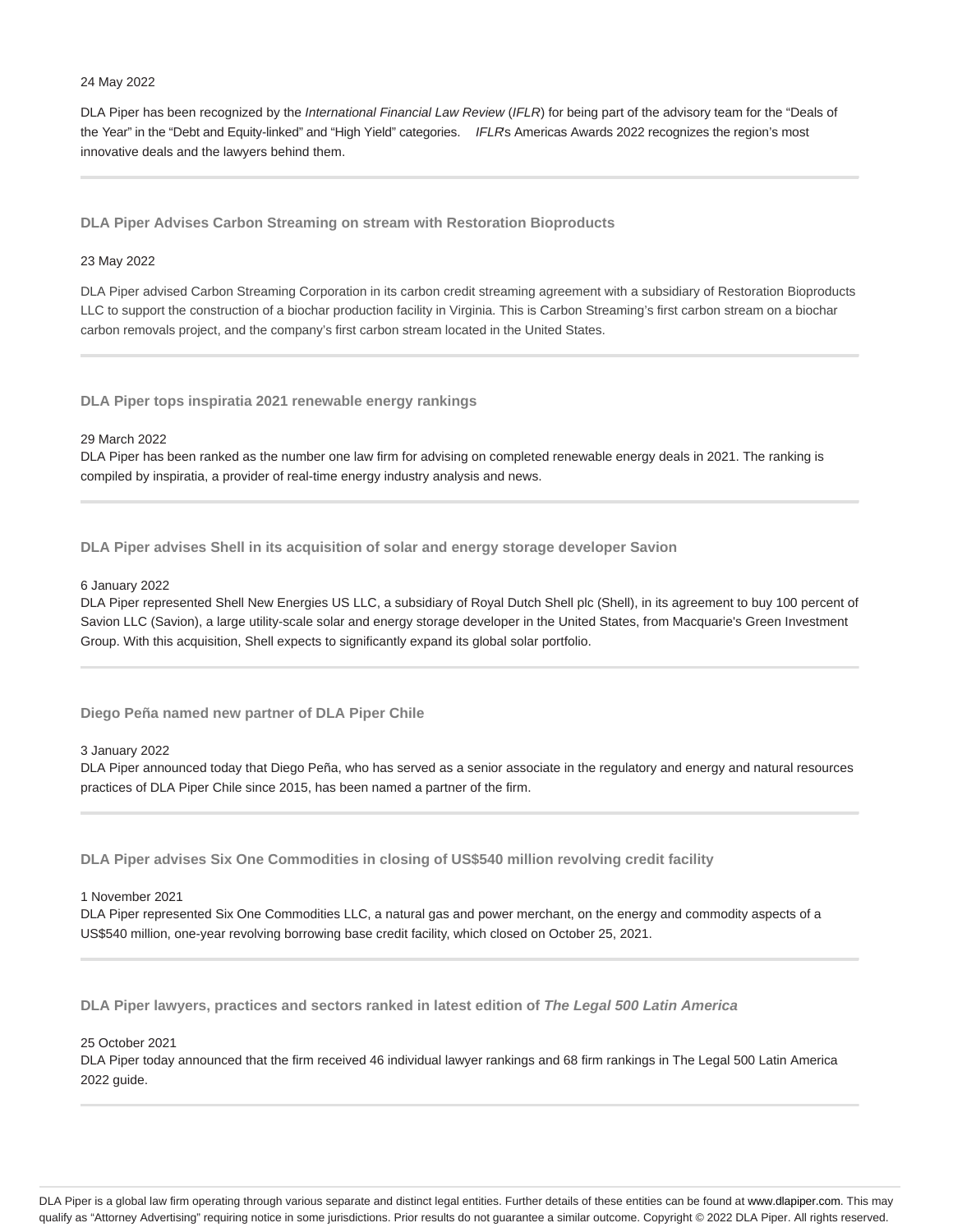**Campos Mello Advogados bolsters team with new partners in oil and gas, maritime, environmental, litigation and arbitration**

## 18 October 2021

DLA Piper announced today that five new partners have joined Campos Mello Advogados (CMA), in cooperation with DLA Piper. The expansion strengthens its capabilities in oil and gas, maritime, litigation and arbitration, with a particular focus on environmental and sustainability initiatives. This significant lateral group expansion represents the latest step in CMA's alignment with DLA Piper and its relationship firms throughout the region and in Canada.

**DLA Piper recognized in Latin Lawyer 250 directory**

## 13 October 2021

DLA Piper is pleased to announce that it has been recognized by Latin Lawyer in the 2021 edition of the publication's annual Latin Lawyer 250 directory, which identifies the leading business law firms in Latin America.

**DLA Piper advises SG H2 Energy Global in offtake agreement for clean energy hydrogen plant in Southern California**

28 September 2021

DLA Piper is representing SG H2 Energy Global, LLC in the development and financing of a green hydrogen production facility to be located in Southern California. The representation includes the negotiation and signing of the recently concluded hydrogen offtake agreement with Iwatani Corporation and a public private partnership (PPP) agreement with the City of Lancaster, California, where the project will be located, as celebrated by SG H2 and project participants at the recent signing ceremony in Lancaster.

**DLA Piper lawyers and practices ranked in Chambers Latin America 2022**

30 August 2021

DLA Piper today announced that the firm received 38 individual lawyer rankings and 15 firm rankings in the Chambers Latin America 2022 guide.

**DLA Piper lawyers and practices ranked in latest edition of The Legal 500**

17 June 2021

DLA Piper announced today that the firm received 42 individual lawyer rankings and 49 firm rankings in The Legal 500 United States 2021 guide.

**DLA Piper advises Greencoat Capital in acquisition of majority stake in 405-megawatt wind portfolio**

1 June 2021

DLA Piper represented Greencoat Capital in the acquisition of a 55 percent cash equity stake in two US wind farms from EDP Renewables.

**DLA Piper lawyers and practices ranked in latest Chambers edition**

1 June 2021